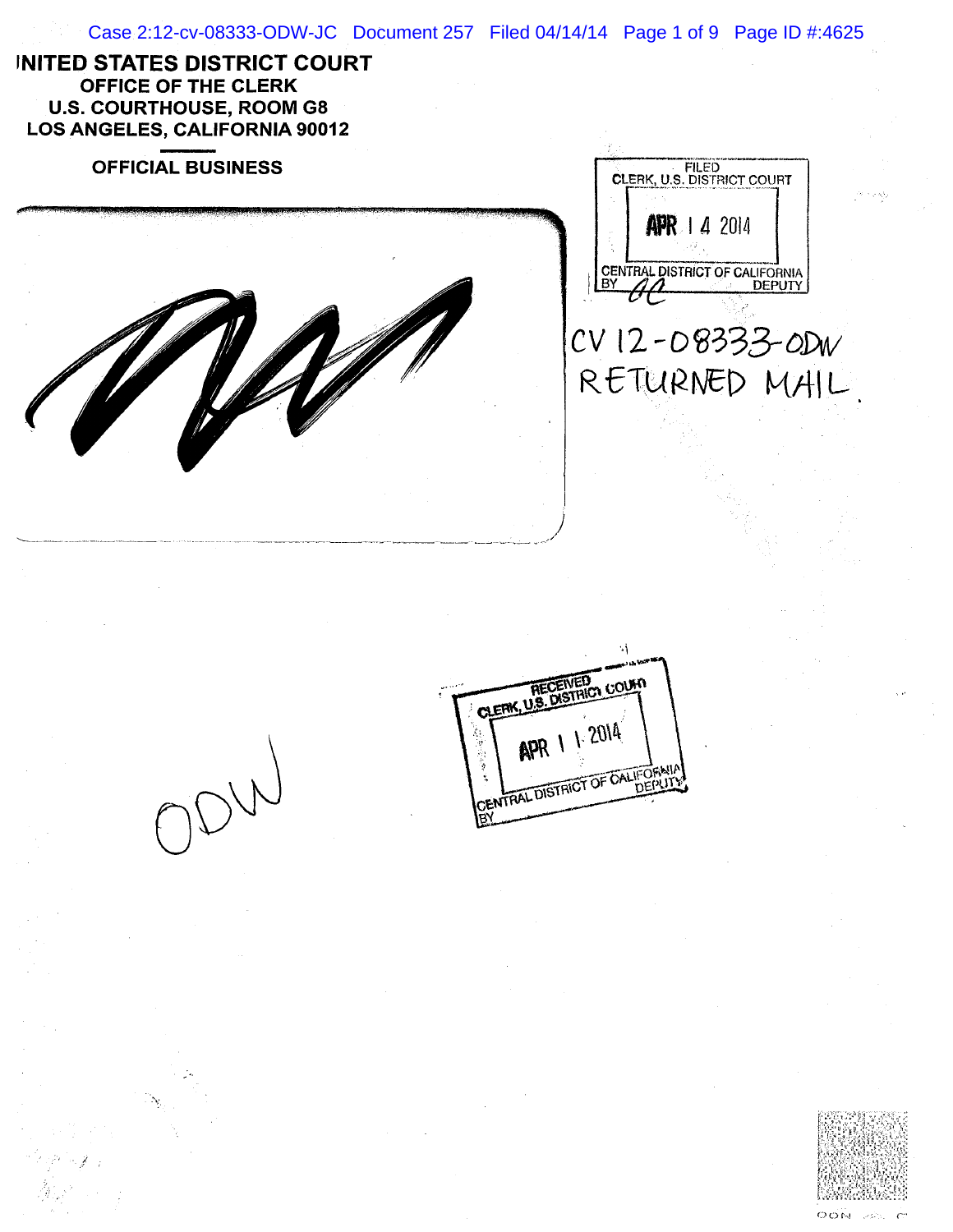$\sim 10^7$ 

 $\mathcal{L}$ 

Case: 2:12cv8333 Doc: 256

 $\mathfrak{\dot{y}}$ 

ó

 $\mathcal{A}^{\text{max}}_{\text{max}}$ 

Peter Hansmeier c 0 Livewire Holdings, LLC 2100 M Street Northwest Suite 170-417 Washington, DC 20037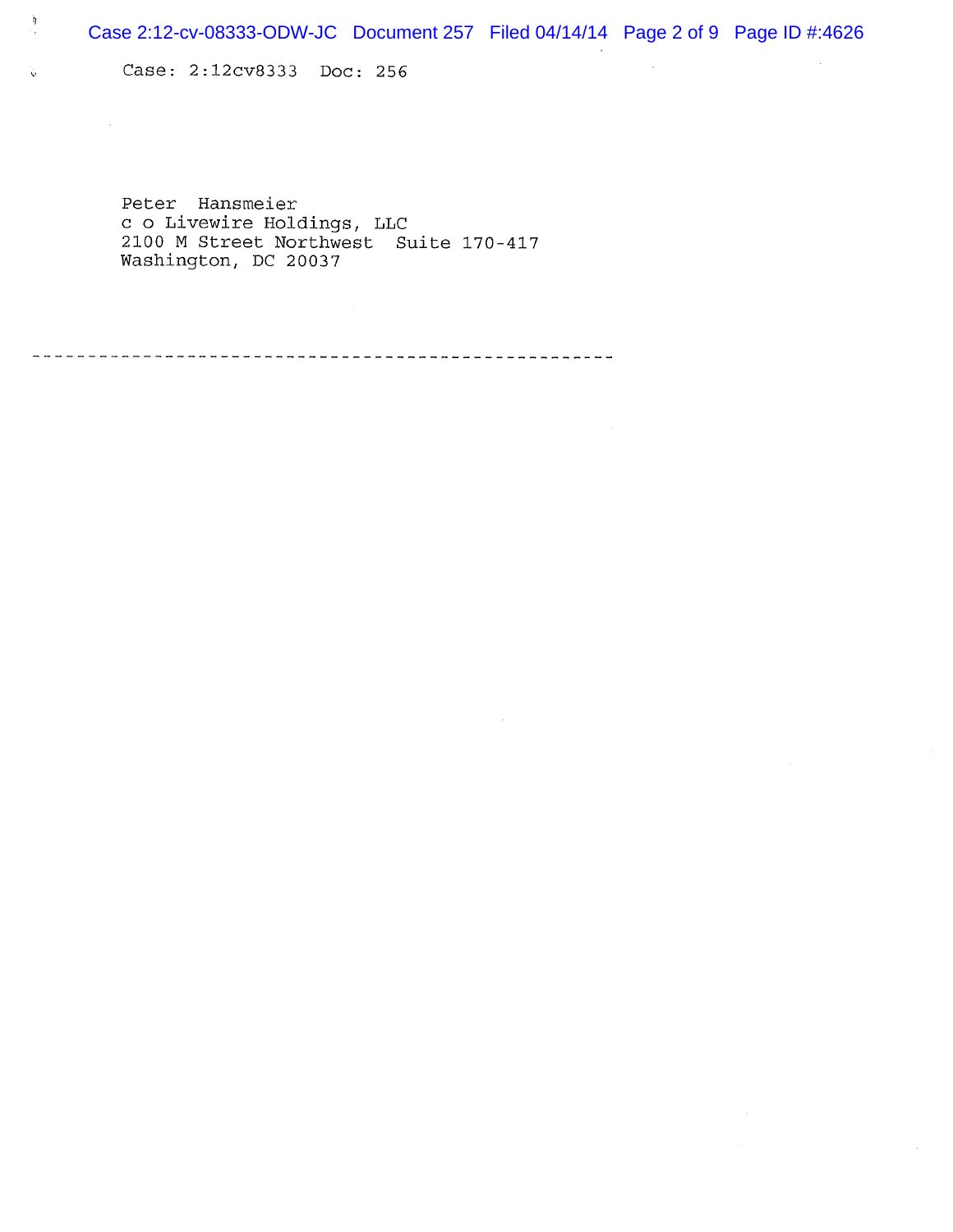## Case 2:12-cv-08333-ODW-JC Document 257 Filed 04/14/14 Page 3 of 9 Page ID #:4627

MIME-Version: 1.0 From:cacd\_ecfmail@cacd.uscourts.gov To:ecfnef@cacd.uscourts.gov Bcc: John Steele 111 Lincoln Road Suite 400 Miami Beach, FL 33139 US, Paul Duffy 161 N Clark Street Suite 3200 Chicago IL 60601 US, Angela Van Den Hemel Prenda Law Inc 161 North Clark Street Suite 3200 Chicago IL 60601

Brett L Gibbs 28 Altamont Avenue Mill Valley CA 94941 Mark Lutz c o Liverwire Holdings, LLC 2100 M Street Northwest Suite 170-417 Washington DC 20037 US, Peter Hansmeier c o Livewire Holdings, LLC 2100 M Street Northwest Suite 170-417 Washington DC 20037

US

--Case Participants: Heather Rosing (hrosing@klinedinstlaw.com, traymond@klinedinstlaw.com), Morgan E Pietz (lrudolph@pietzlawfirm.com, mpietz@pietzlawfirm.com), Lawrence E Heller (cmayrina@hellerandedwards.com, lheller@hellerandedwards.com,

medwards@hellerandedwards.com), David M Majchrzak (dmajchrzak@klinedinstlaw.com ), Nicholas R Ranallo (nick@ranallolawoffice.com), Brett Langdon Gibbs (brett.gibbs@gmail.com), Paul Hansmeier (prhansmeier@thefirm.mn), Judge Otis D. Wright, II (crd\_wright@cacd.uscourts.gov), Magistrate Judge Jacqueline Chooljian (crd\_chooljian@cacd.uscourts.gov)

--Non Case Participants: Andrew J Waxler (awaxler@wcb-law.com), James S Tyre (jstyre@jstyre.com ), Andrew Baxter Slade (aslade@crowell.com), Kenneth P White (kwhite@brownwhitelaw.com), Corynne M McSherry (mitch@eff.org), Won M Park (maguiniga@wcb-law.com, wpark@wcb-law.com)

--No Notice Sent:

Message-Id:< 17199840 @ cacd.uscourts.gov >Subject: Activity in Case 2: 12-cv-08333-ODW-JC Ingenuity 13 LLC v. John Doe USCA Order Content-Type: text/html

**This is an automatic e-mail message generated by the CMLECF system. Please DO NOT RESPOND to this e-mail because the mail** box is **unattended.** 

**\*\*\*NOTE TO PUBLIC ACCESS USERS\*\*\* Judicial Conference of the United States policy permits attorneys of record and parties in a case (including pro se litigants) to receive one free**  electronic copy of all documents filed electronically, if receipt is required by law or directed by **the filer. PACER access fees apply to all other users. To avoid later charges, download a copy of each document during this first viewing. However, if the referenced document is a transcript, the free copy and 30 page limit do not apply.** 

## **UNITED STATES DISTRICT COURT for the CENTRAL DISTRICT OF CALIFORNIA**

**Notice of Electronic Filing** 

The following transaction was entered on 3/21/2014 at 5:23 PM PDT and filed on 3/18/2014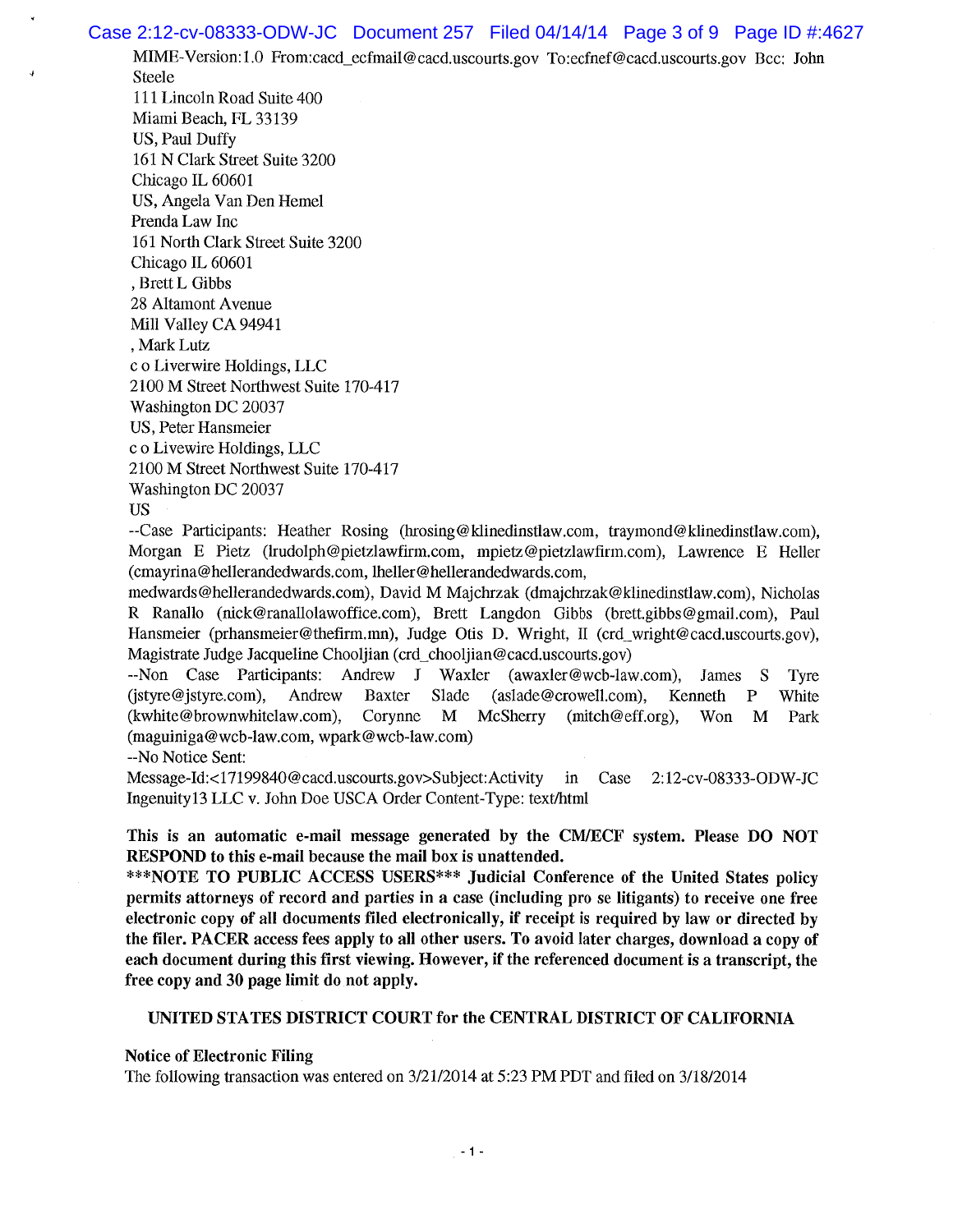Case 2:12-cv-08333-ODW-JC Document 257 Filed 04/14/14 Page 4 of 9 Page ID #:4628

Case<br>Name: Ingenuity13 LLC v. John Doe

Case<br>Number: 2:12-cv-08333-ODW-JC (https://ecf.cacd.uscourts.gov/cgi-bin/DktRpt.pl?543744)

Filer:

WARNING: CASE CLOSED on 01/28/2013

Document *256* 

Number: (https://ecf.cacd.uscourts.gov/doc1/031118608483?caseid=543744&de\_seq\_num=787&magic\_num=MAGIC&pdf\_toggle\_possible=1)

## **Docket Text:**

**ORDER from 9th CCA filed, CCA** # **13-55859, 13-55880, 13-55881,** *13-55882,* **13-55883, 13-55884, 13-56028. The appellee's motion to file an oversized answering brief is granted in part. Within 28 days after the date of this order, the appellee shall file an answering brief not to exceed 16,500 words. The optional reply briefs are due within 14 days after the service of the renewed answering brief. Order received in this district on 3/18/14. (car)** 

**2:12-cv-08333-ODW-JC Notice has been electronically mailed to:** 

Paul Hansmeier prhansmeier@thefirm.mn Nicholas R Ranallo nick@ranallolawoffice.com Heather Rosing traymond@klinedinstlaw.com, hrosing@klinedinstlaw.com Lawrence E Heller medwards@hellerandedwards.com, lheller@hellerandedwards.com, cmayrina@hellerandedwards.com Morgan E Pietz mpietz@pietzlawfirm.com, lrudolph@pietzlawfirm.com Brett Langdon Gibbs brett.gibbs@gmail.com David M Majchrzak dmajchrzak@klinedinstlaw.com **2:12-cv-08333-ODW-JC Notice has been delivered by First Class U. S. Mail or by other means BY THE FILER to: John Steele**  111 Lincoln Road Suite 400 Miami Beach, FL 33139 US Paul Duffy 161 N Clark Street Suite 3200 Chicago IL 60601 US Angela Van Den Hemel Prenda Law Inc 161 North Clark Street Suite 3200 Chicago IL 60601 Brett L Gibbs 28 Altamont Avenue Mill Valley CA 94941 Mark Lutz c o Liverwire Holdings, LLC 2100 M Street Northwest Suite 170-417 Washington DC 20037 US Peter Hansmeier c o Livewire Holdings, LLC 2100 M Street Northwest Suite 170-417 Washington DC 20037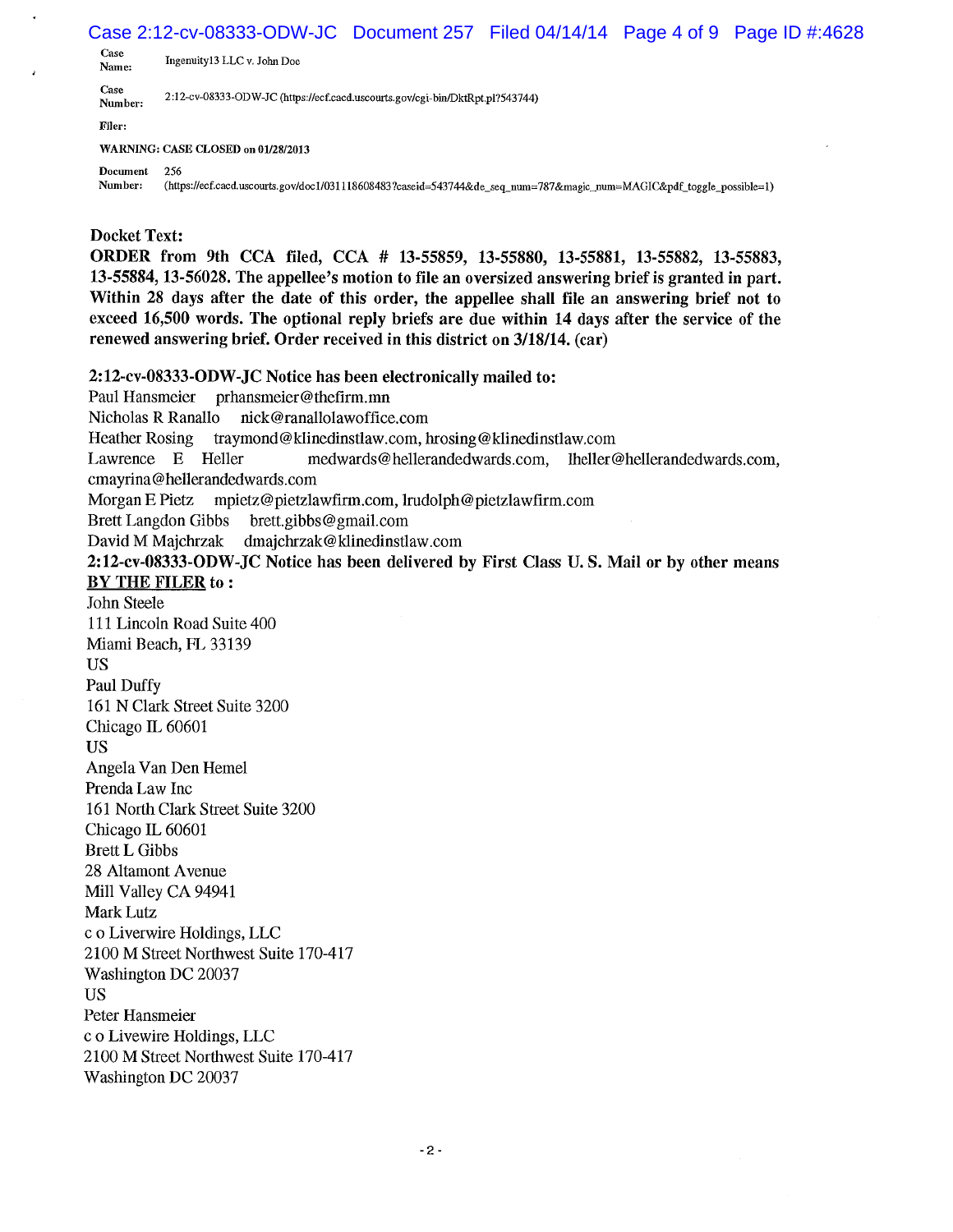l,

-3-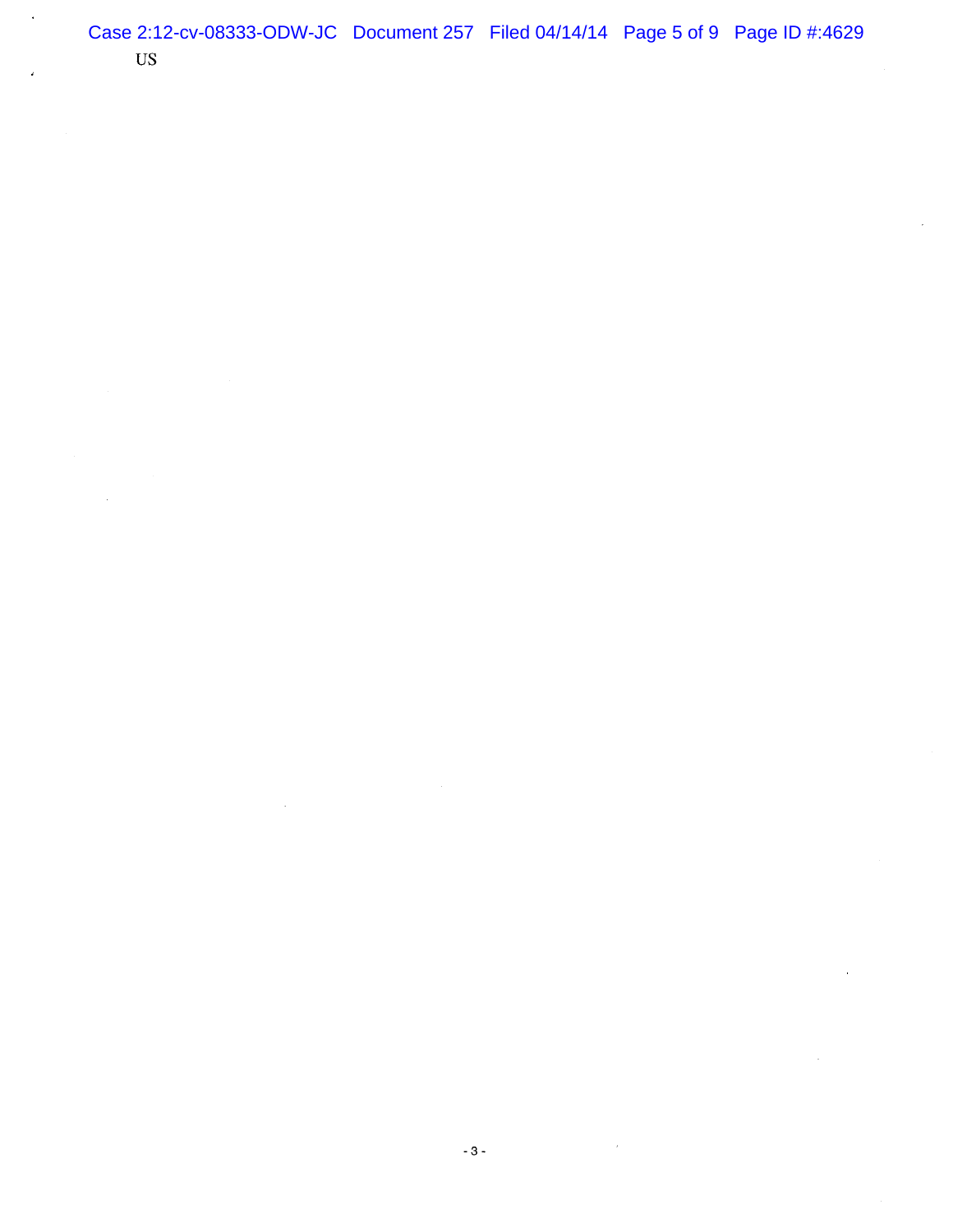Case 2:12-cv-08333-ODW-JC Document 257 Filed 04/14/14 Page 6 of 9 Pag



## FOR THE NINTH CIRCUIT

MOLLY C. DWYER, CLERK U.S. COURT OF APPEALS

MAR 18 2014

INGENUITY 13 LLC,

Plaintiff,

And

PAUL HANSMEIER, Esquire,

Movant - Appellant,

V.

JOHN DOE,

Defendant - Appellee.

INGENUITY 13 LLC,

Plaintiff - Appellant,

V.

JOHN DOE,

Defendant - Appellee.

INGENUITY 13 LLC, No. 13-55881

No. 13-55859

D.C. No. 2:12-cv-08333-0DW-JC Central District of California, Los Angeles

| ORDER | <b>RECEIVED</b><br><b>CLERK, U.S. DISTRICT COURT</b> |
|-------|------------------------------------------------------|
|       | 3/18/2014                                            |
|       | CENTRAL DISTRICT OF CALIFORNIA                       |
|       | DLM<br>RV.<br>DEPUTY                                 |

No. 13-55880

D.C. No, 2:12-cv-08333-0DW-JC Central District of California, Los Angeles

Plaintiff,  $\vert$  D.C. No. 2:12-cv-08333-ODW-JC Central District of California,

GS App, Comm. 02/24/201 4/Pro Mo

FILED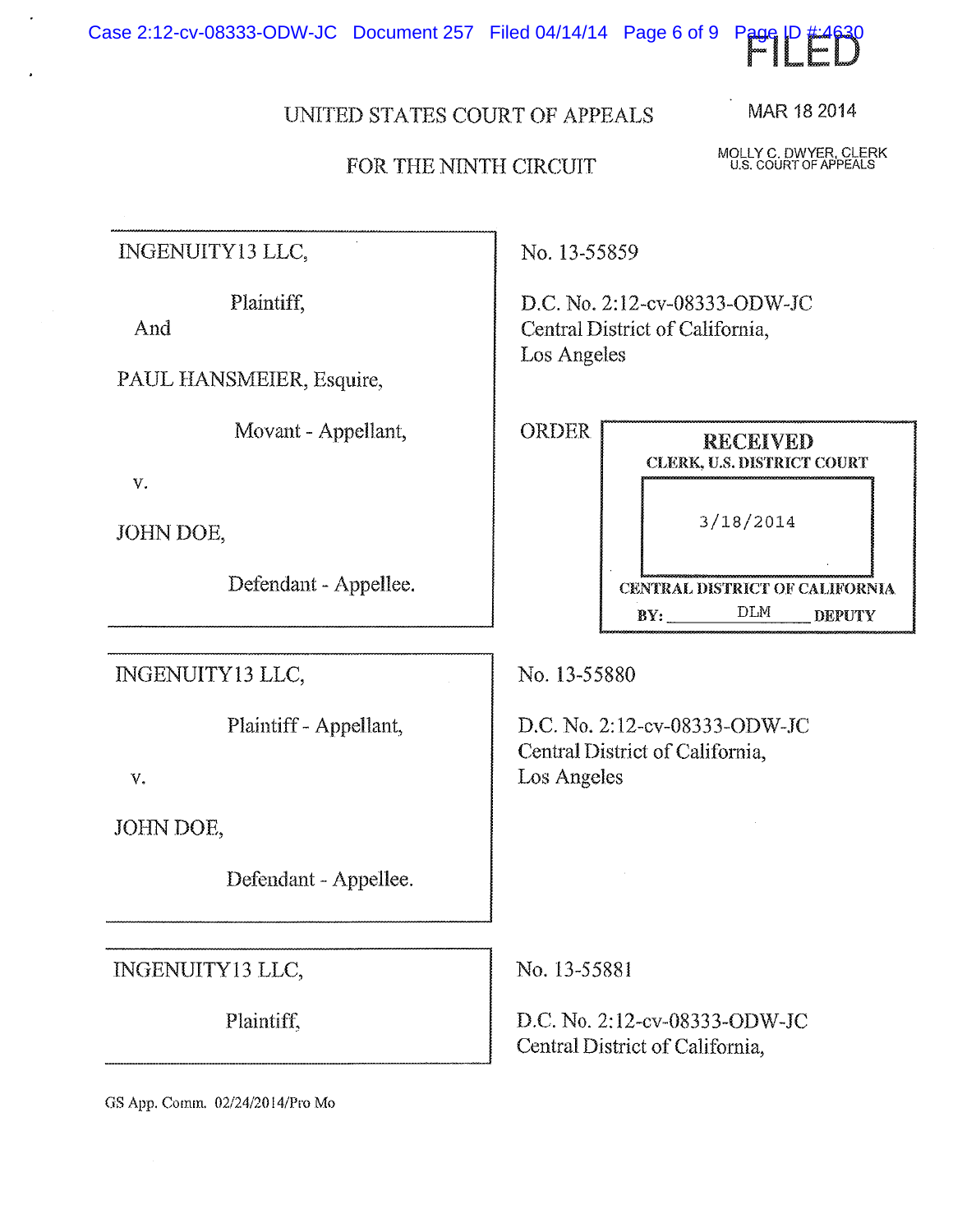Case 2:12-cv-08333-ODW-JC Document 257 Filed 04/14/14 Page 7 of 9 Page ID #:4631

 $\hat{\mathcal{E}}$ 

 $\bullet$ 

| And                             | Los Angeles                                                      |
|---------------------------------|------------------------------------------------------------------|
| PRENDA LAW, INC.,               |                                                                  |
| Movant - Appellant,             |                                                                  |
| V.                              |                                                                  |
| JOHN DOE,                       |                                                                  |
| Defendant - Appellee.           |                                                                  |
|                                 |                                                                  |
| INGENUITY13 LLC,                | No. 13-55882                                                     |
| Plaintiff,                      | D.C. No. 2:12-cv-08333-ODW-JC                                    |
| And                             | Central District of California,<br>Los Angeles                   |
| AF HOLDINGS, LLC,               |                                                                  |
| Movant - Appellant,             |                                                                  |
| V.                              |                                                                  |
| JOHN DOE,                       |                                                                  |
| Defendant - Appellee.           |                                                                  |
|                                 |                                                                  |
| INGENUITY13 LLC,                | No. 13-55883                                                     |
| Plaintiff,                      | D.C. No. 2:12-cv-08333-ODW-JC<br>Central District of California, |
| And                             | Los Angeles                                                      |
| GS App. Comm. 02/24/2014/Pro Mo |                                                                  |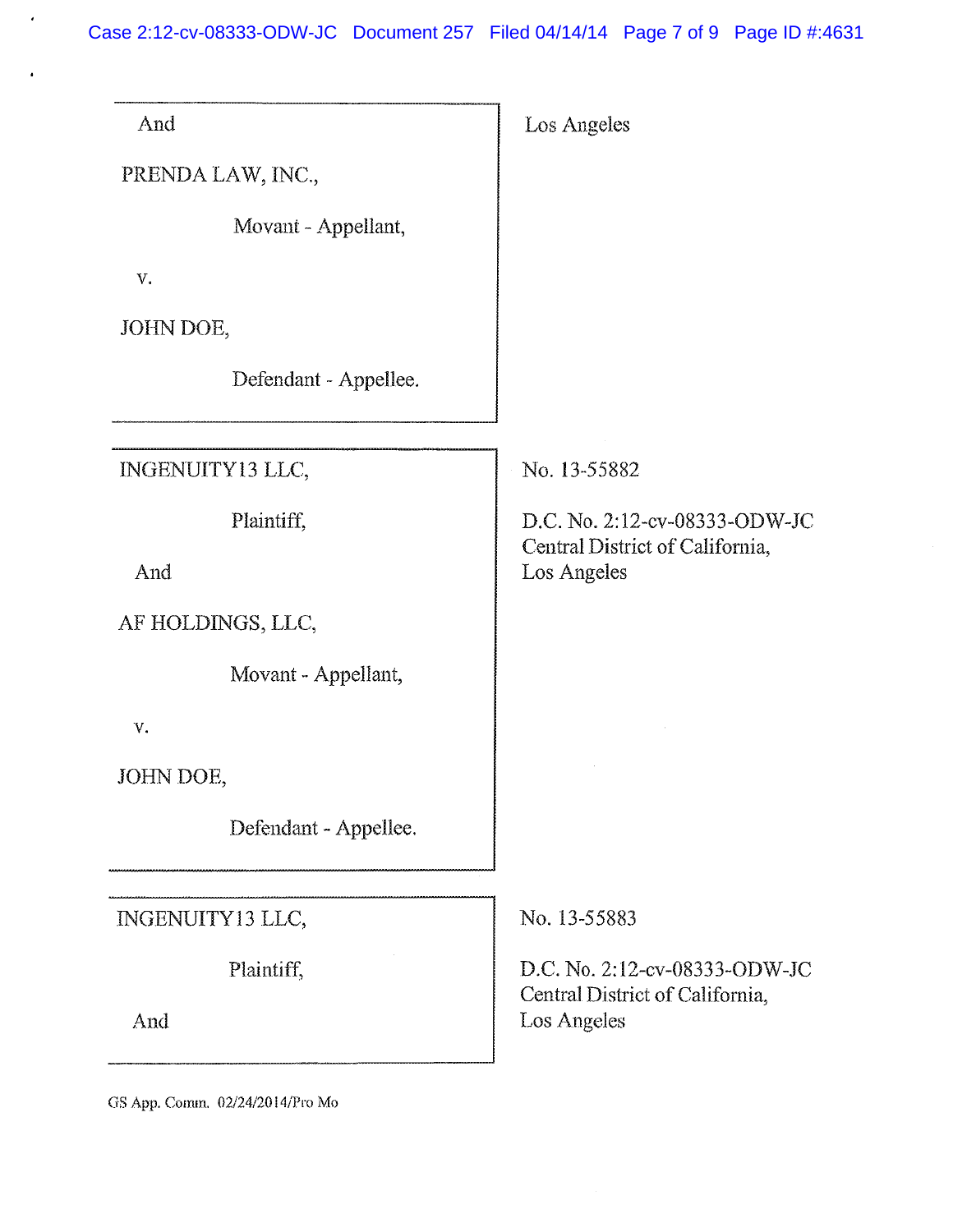Case 2:12-cv-08333-ODW-JC Document 257 Filed 04/14/14 Page 8 of 9 Page ID #:4632

PAUL DUFFY,

Movant - Appellant,

*V.* 

JOHN DOE,

Defendant - Appellee.

INGENUITY13 LLC,

PIaintiff,

And

JOHN STEELE,

Movant - Appellant,

V.

JOHN DOE,

Defendant - Appellee.

INGENUITY13 LLC,

Plaintiff,

And

PRENDA LAW, INC.,

Movant - Appellant,

GS App. Comm. 02/24/2014/Pro Mo

No. 13-55884

D.C. No. 2:12-cv-08333-ODW-JC Central District of California, Los Angeles

No. 13-56028

D.C. No. 2:12-cv-08333-ODW-JC Central District of California, Los Angeles